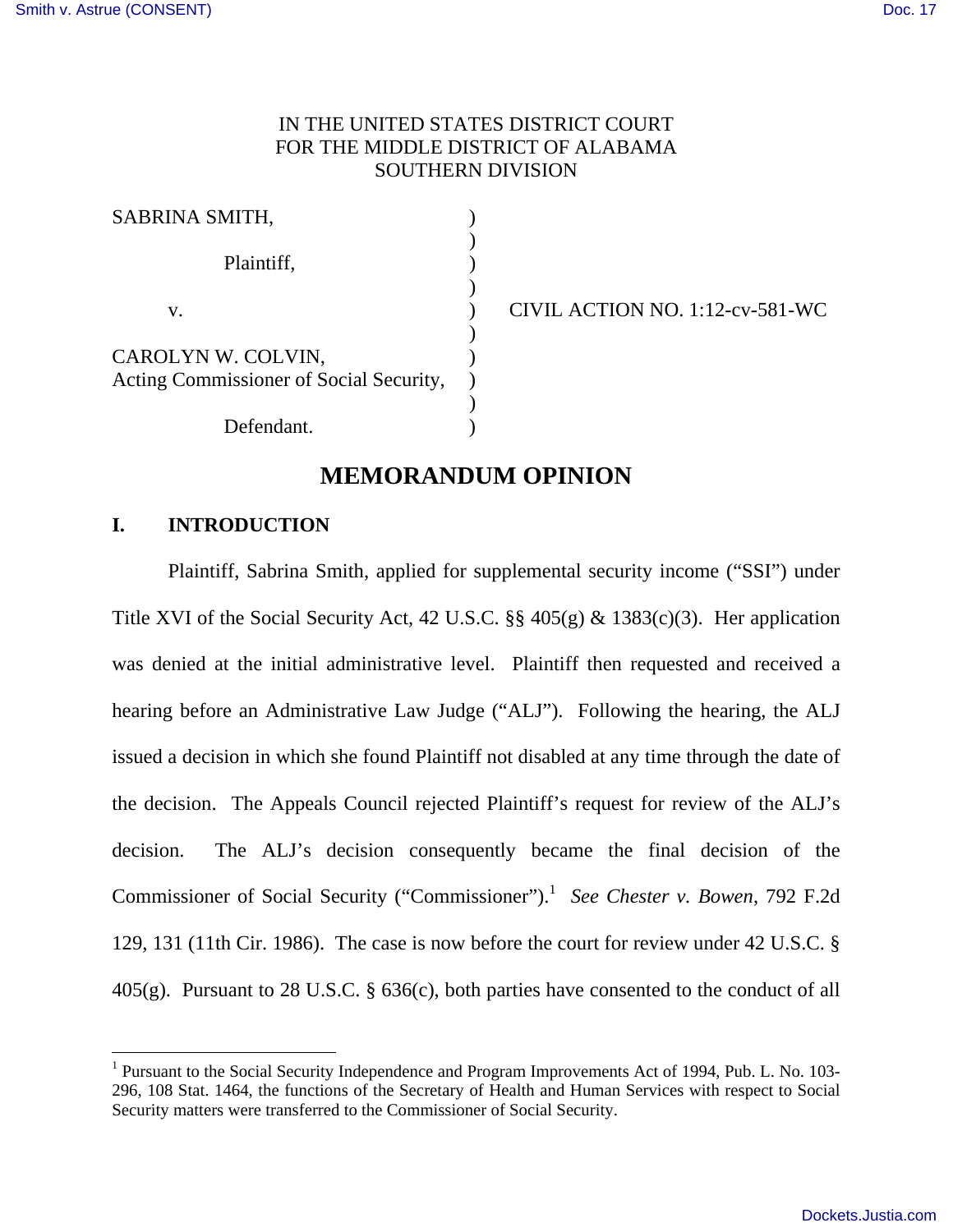proceedings and entry of a final judgment by the undersigned United States Magistrate Judge. Pl.'s Consent to Jurisdiction (Doc. 9); Def.'s Consent to Jurisdiction (Doc. 8). Based on the court's review of the record and the briefs of the parties, the court AFFIRMS the decision of the Commissioner.

#### **II. STANDARD OF REVIEW**

Under 42 U.S.C. §  $423(d)(1)(A)$ , a person is entitled to disability benefits when

the person is unable to

engage in any substantial gainful activity by reason of any medically determinable physical or mental impairment which can be expected to result in death or which has lasted or can be expected to last for a continuous period of not less than 12 months.

42 U.S.C. §  $423(d)(1)(A)<sup>2</sup>$ 

<u>.</u>

To make this determination, the Commissioner employs a five-step, sequential

evaluation process. *See* 20 C.F.R. §§ 404.1520, 416.920 (2011).

(1) Is the person presently unemployed?

(2) Is the person's impairment severe?

(3) Does the person's impairment meet or equal one of the specific impairments set forth in 20 C.F.R. Pt. 404, Subpt. P, App. 1? [the Listing of Impairments]

(4) Is the person unable to perform his or her former occupation?

(5) Is the person unable to perform any other work within the economy? An affirmative answer to any of the above questions leads either to the next question, or, on steps three and five, to a finding of disability. A negative answer to any question, other than step three, leads to a determination of "not disabled."

 $2^2$  A "physical or mental impairment" is one resulting from anatomical, physiological, or psychological abnormalities which are demonstrable by medically acceptable clinical and laboratory diagnostic techniques.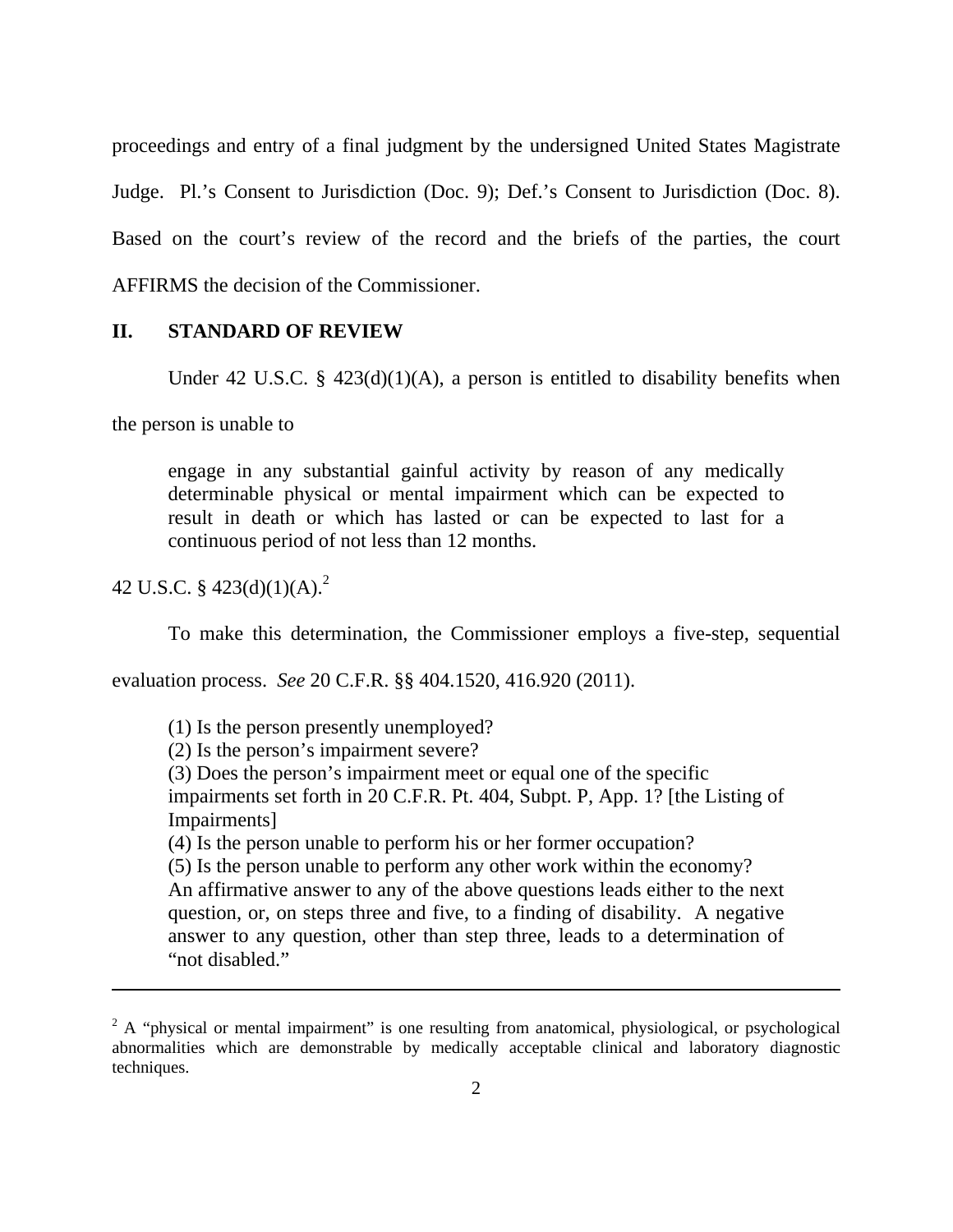*McDaniel v. Bowen, 800 F.2d 1026, 1030 (11th Cir. 1986).*<sup>3</sup>

 The burden of proof rests on a claimant through Step 4. *See Phillips v. Barnhart*, 357 F.3d 1232, 1237-39 (11th Cir. 2004). A claimant establishes a *prima facie* case of qualifying disability once they have carried the burden of proof from Step 1 through Step 4. At Step 5, the burden shifts to the Commissioner, who must then show there are a significant number of jobs in the national economy the claimant can perform. *Id*.

 To perform the fourth and fifth steps, the ALJ must determine the claimant's Residual Functional Capacity (RFC). *Id*. at 1238-39. RFC is what the claimant is still able to do despite his impairments and is based on all relevant medical and other evidence. *Id*. It also can contain both exertional and nonexertional limitations. *Id*. at 1242-43. At the fifth step, the ALJ considers the claimant's RFC, age, education, and work experience to determine if there are jobs available in the national economy the claimant can perform. *Id*. at 1239. To do this, the ALJ can either use the Medical Vocational Guidelines<sup>4</sup> (grids) or call a vocational expert (VE). *Id.* at 1239-40.

 The grids allow the ALJ to consider factors such as age, confinement to sedentary or light work, inability to speak English, educational deficiencies, and lack of job experience. Each factor can independently limit the number of jobs realistically available

 $\overline{a}$ 

<sup>3</sup> *McDaniel v. Bowen*, 800 F.2d 1026 (11th Cir. 1986), is a supplemental security income case (SSI). The same sequence applies to disability insurance benefits. Cases arising under Title II are appropriately cited as authority in Title XVI cases. *See, e.g.*, *Ware v. Schweiker*, 651 F.2d 408 (5th Cir. 1981).

<sup>4</sup> *See* 20 C.F.R. pt. 404 subpt. P, app. 2.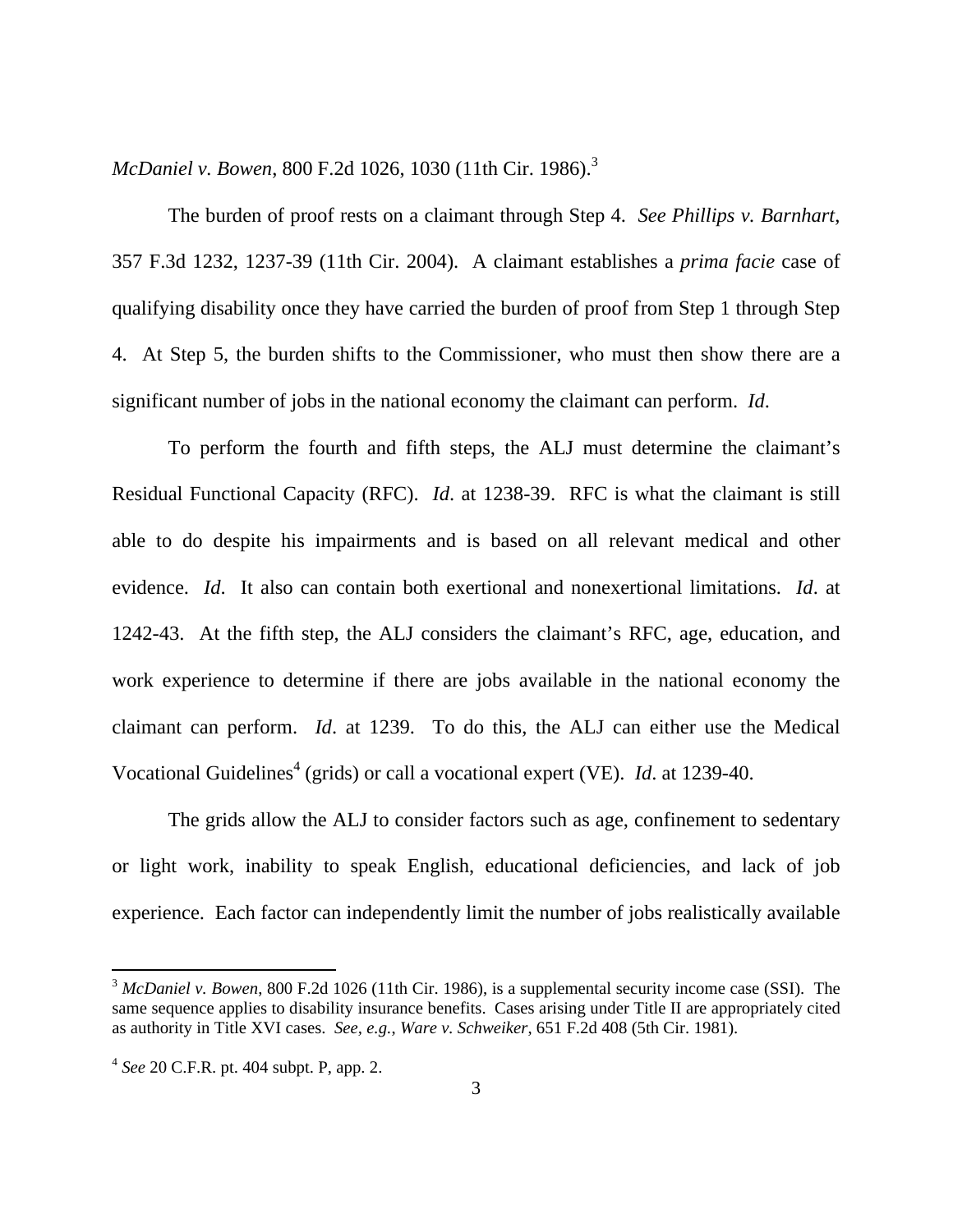to an individual. *Phillips*, 357 F.3d at 1240. Combinations of these factors yield a statutorily-required finding of "Disabled" or "Not Disabled." *Id*.

 The court's review of the Commissioner's decision is a limited one. This Court must find the Commissioner's decision conclusive if it is supported by substantial evidence. 42 U.S.C. § 405(g); *Graham v. Apfel*, 129 F.3d 1420, 1422 (11th Cir. 1997). "Substantial evidence is more than a scintilla, but less than a preponderance. It is such relevant evidence as a reasonable person would accept as adequate to support a conclusion." *Richardson v. Perales*, 402 U.S. 389, 401 (1971); *see also Crawford v. Comm'r of Soc. Sec.*, 363 F.3d 1155, 1158 (11th Cir. 2004) ("Even if the evidence preponderates against the Commissioner's findings, [a reviewing court] must affirm if the decision reached is supported by substantial evidence."). A reviewing court may not look only to those parts of the record which support the decision of the ALJ, but instead must view the record in its entirety and take account of evidence which detracts from the evidence relied on by the ALJ. *Hillsman v. Bowen*, 804 F.2d 1179 (11th Cir. 1986).

[The court must] . . . scrutinize the record in its entirety to determine the reasonableness of the [Commissioner's] . . . factual findings. . . . No similar presumption of validity attaches to the [Commissioner's] . . . legal conclusions, including determination of the proper standards to be applied in evaluating claims.

*Walker v. Bowen*, 826 F.2d 996, 999 (11th Cir. 1987).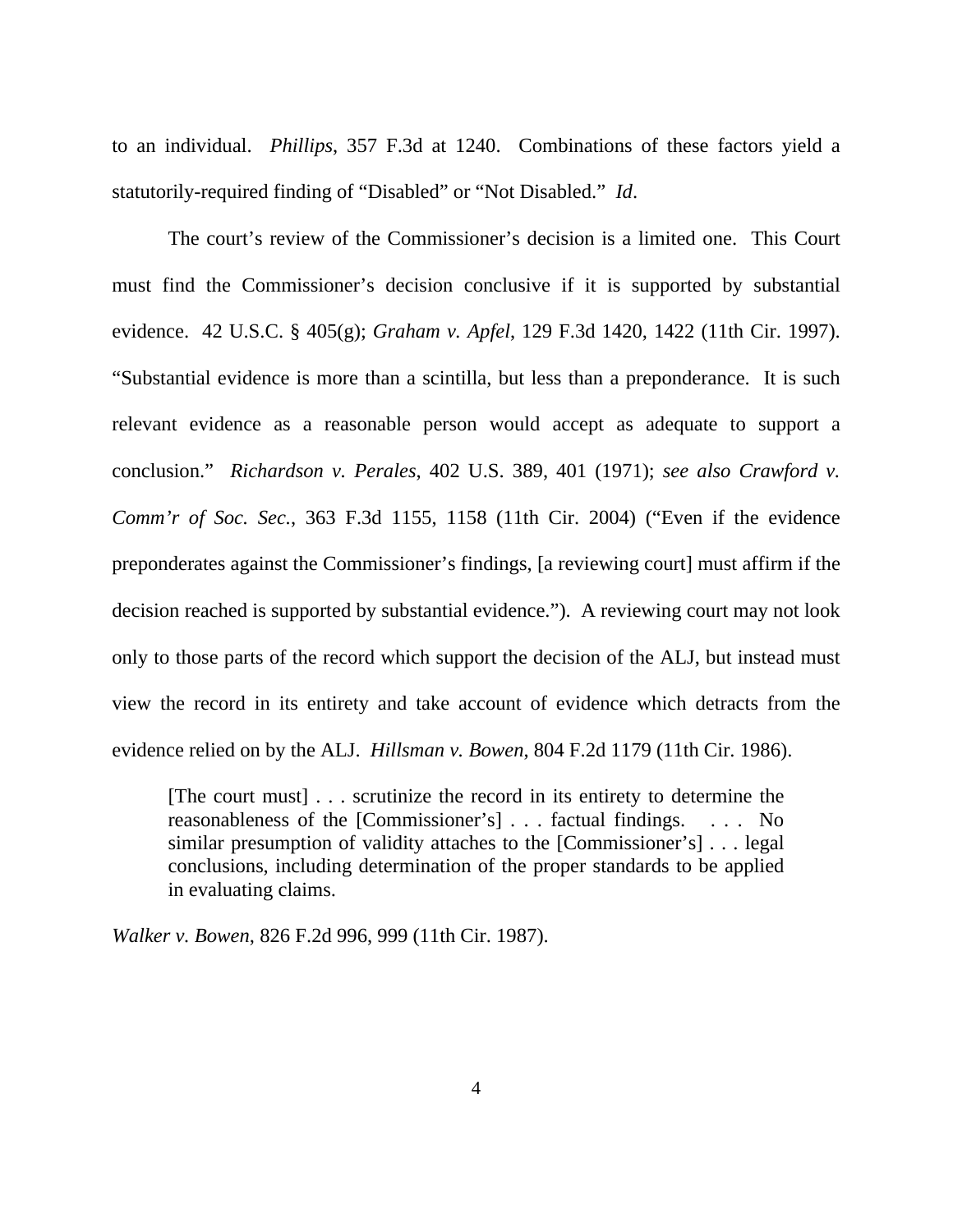### **III. ADMINISTRATIVE PROCEEDINGS**

 Plaintiff was thirty-nine years old at the time of the ALJ's decision. Tr. 24. Plaintiff completed the tenth grade. Tr. 24. Plaintiff's past relevant work is "unskilled." Tr. 27. Following the administrative hearing, and employing the five-step process, the ALJ found Plaintiff "has not engaged in substantial gainful activity since August 6, 2009, the application date." (Step 1) Tr. 23. At Step 2, the ALJ found that Plaintiff suffers from the following severe impairments: "fibromyalgia, lumbar radiculopathy, degenerative disc disease, mild lumbar canal stenosis, restless leg syndrome and anemia." *Id.* The ALJ then found that Plaintiff "does not have an impairment or combination of impairments that meets or medically equals one of the listed impairments." (Step 3) *Id*. Next, the ALJ found that Plaintiff has the RFC to perform light work with severe restrictions. *Id*. The ALJ then concluded that Plaintiff "is unable to perform any past relevant work." (Step 4) Tr. 27. At Step 5, the ALJ found that, "[c]onsidering the claimant's age, education, work experience, and residual functional capacity," and after consulting with the VE, "there are jobs that exist in significant numbers in the national economy that the claimant can perform." Tr. 27-28. The ALJ identified the following occupations as examples: "bench assembler," "housekeeper," and "packer." Tr. 28. Accordingly, the ALJ determined that Plaintiff "has not been under a disability, as defined in the Social Security Act, since August 6, 2009, the date the application was filed." *Id*.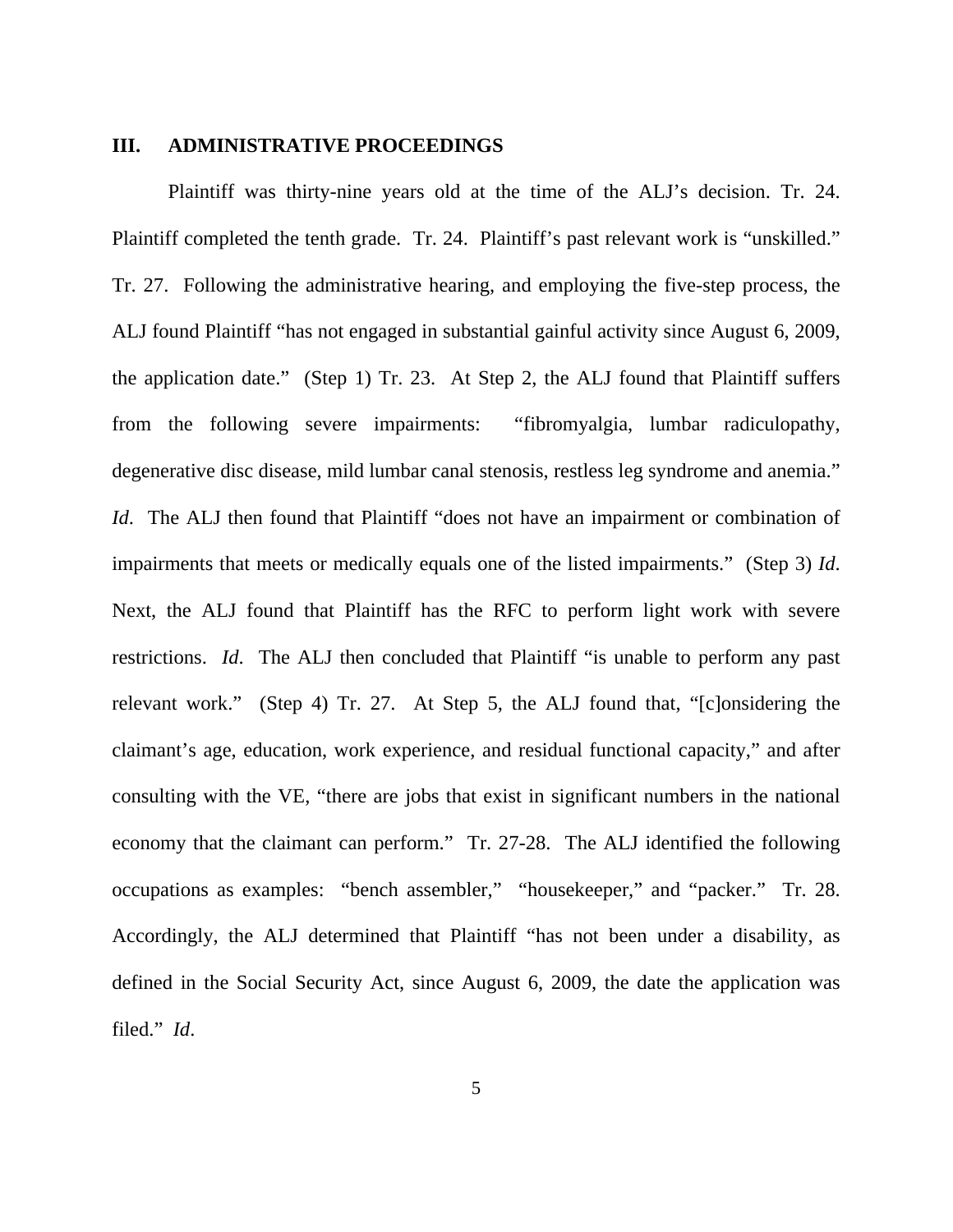### **IV. PLAINTIFF'S CLAIMS**

 Plaintiff presents two issues for this court's consideration in review of the ALJ's decision: (1) whether "[t]he Commissioner's decision should be reversed because the ALJ failed to afford the proper weight to the medical opinion of Dr. Arnold, [Plaintiff's] treating physician, or consider the various factors in evaluating the opinion of a treating physician"; and (2) whether "[t]he Commissioner's decision should be reversed because the ALJ failed to adequately consider the severity of [Plaintiff's] fibromyalgia." Pl.'s Br. (Doc. 12) at 3-4.

### **V. DISCUSSION**

## *A. Whether the ALJ failed to afford the proper weight to the medical opinion of Dr. Arnold.*

 Plaintiff argues that the ALJ erred in his treatment of Dr. Arnold's opinion. Dr. Arnold was Plaintiff's treating physician, and Plaintiff argues that his opinion should have been given controlling weight. Specifically, Plaintiff asserts that the ALJ failed to "apply the rules outlined by the regulations or Eleventh Circuit case law in evaluating the opinion of a treating physician." Pl.'s Br. (Doc. 12) at 9. Plaintiff properly cites to the applicable regulations: "**An ALJ must give the opinion of a treating source controlling weight if he finds the opinion** 'well-supported by medically accepted clinical and laboratory diagnostic techniques' and '**not inconsistent with the other substantial evidence in [the] case record**.'" *Id.* at 7 (emphasis added) (citing 20 C.F.R.  $\S$ § 404.1527(d)(2), 416.927(d)(2)). Indeed, the ALJ did not give Dr. Arnold's opinions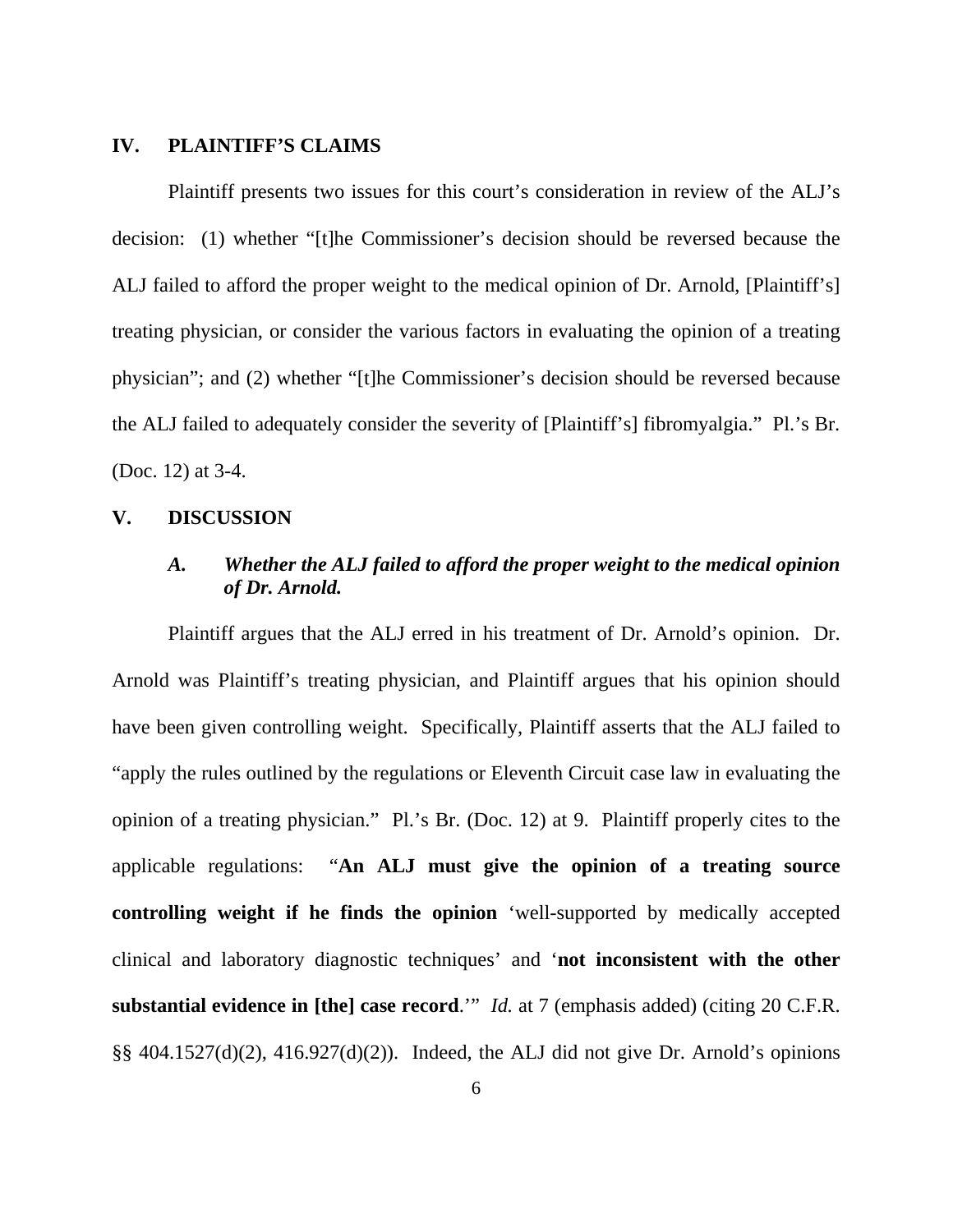controlling weight based on the inconsistency of the doctor's records and inconsistency with objective medical evidence in the record. *See* Tr. 26.

 Normally an ALJ must give the opinion of a treating physician "substantial or considerable weight unless 'good cause' is shown to the contrary." *See Phillips*, 357 F.3d at 1240. "'[G]ood cause' exists when the: (1) treating physician's opinion was not bolstered by the evidence; (2) evidence supported a contrary finding; or (3) treating physician's opinion was conclusory or inconsistent with the doctor's own medical records." *Id.* at 1240-41. Further, "[t]he ALJ must clearly articulate the reasons for giving less weight to the opinion of a treating physician, and the failure to do so is reversible error." *Lewis v. Callahan*, 125 F.3d 1436, 1440 (11th Cir. 1997); *see also MacGregor v. Bowen*, 786 F.2d 1050, 1053 (11th Cir. 1986) (holding the ALJ "must specify what weight is given to a treating physician's opinion and any reason for giving it no weight").

 Here, the ALJ's articulated "good cause" for the rejection of Dr. Arnold's opinion—that evidence supported a contrary finding and Dr. Arnold's opinion was inconsistent with his own treatment notes—is supported by substantial evidence. In fact, the decision states, "The [ALJ] does not give controlling weight to Dr. Arnold's opinion because it is not only inconsistent with his own records but with the objective medical evidence in the record." Tr. 26. In the decision, the ALJ highlighted that Dr. Arnold's physical capacities evaluation of Plaintiff contained various restrictions, including that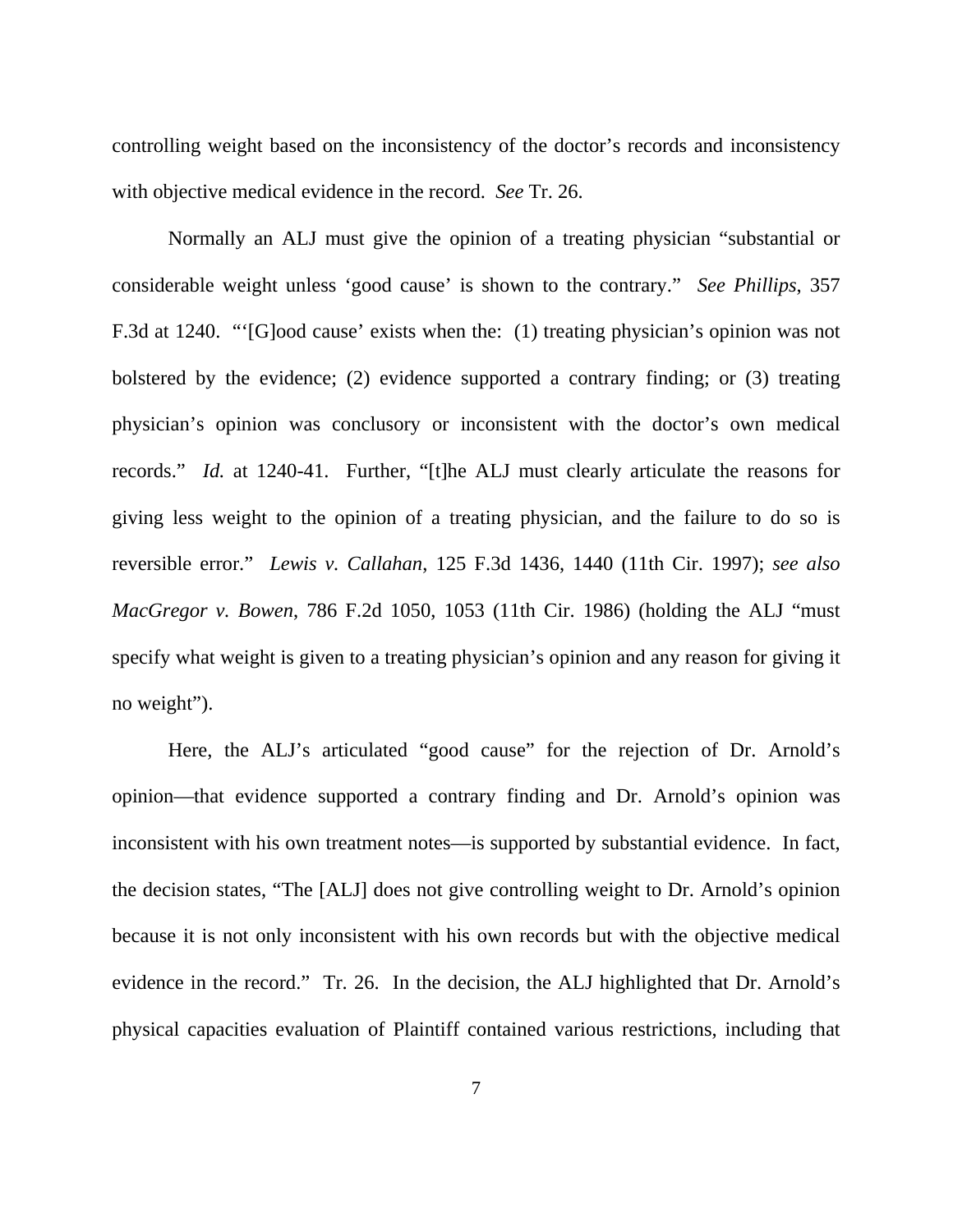Plaintiff could sit for only two hours in an eight-hour work day and stand or walk for four hours in an eight-hour work day. *Id.* Dr. Arnold also opined that Plaintiff "would likely miss work more than four days a month." *Id.* However, as the ALJ discussed in the decision, Plaintiff's most recent x-rays of the neck, shoulders, and spine were normal, as were Plaintiff's chest x-ray and EKG. *Id.* Further, although Plaintiff's most recent MRI revealed mild abnormalities, Dr. Arnold noted that "all examinations were normal." *Id.* Moreover, the ALJ explained in the decision that the records from Doctors Brooks, Williams and Malik supported the ALJ's finding that Plaintiff can perform work activity. *Id.* The ALJ's decision sets forth the similarities in each of these three doctors' opinions and states that "all of the examinations [of Plaintiff] have been essentially normal." *Id.* Thus, the ALJ articulated good cause and the court finds that the determination is supported by substantial evidence.

 Plaintiff also argues that, "as the ALJ did not find Dr. Arnold's opinion was entitled to controlling weight, she then should have applied the various factors required." Pl.'s Br. (Doc. 12) at 9. Specifically, Plaintiff alleges that, in determining what weight to give Dr. Arnold's opinion, the ALJ failed to consider "the length of the treatment relationship and the frequency of examination, the nature and extent of the treatment relationship, supportability of the opinion, consistency of the opinion with the record as a whole, and the specialization of the treating source." *Id.* at 9-10. However, Plaintiff has not presented any law that requires the ALJ to expressly discuss each of these factors.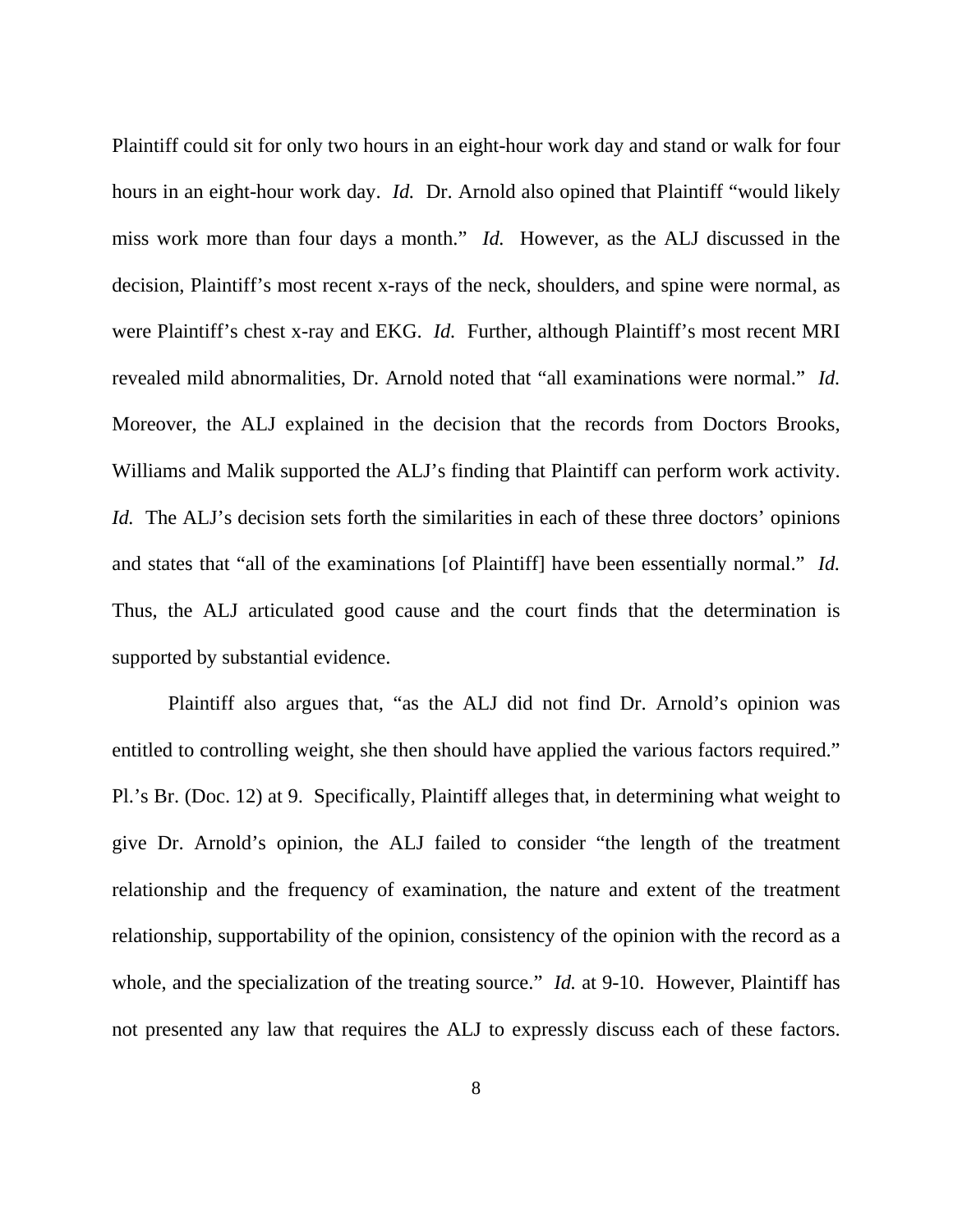Further, the ALJ did expressly discuss the supportability of the opinion and inconsistency of the opinion with the record as a whole, as discussed above. Tr. 26. It is also clear from the decision that the ALJ did consider, at least to some extent, the length of the treatment relationship, frequency of examination, and nature and extent of the treatment relationship, as the ALJ's decision summarizes multiple occasions on which Plaintiff presented to Dr. Arnold for examination or treatment. Tr. 25.

 The court has reviewed Dr. Arnold's opinion and agrees with the ALJ's determination to accord it considerably less weight. The opinion appears to be an outlier, unsupported by the other medical record of evidence, and inconsistent with the doctor's treatment notes. Accordingly, the court finds no error.

# *B. Whether the ALJ failed to adequately consider the severity of Plaintiff's fibromyalgia.*

 Plaintiff argues that although the ALJ found that Plaintiff suffered from a severe impairment of fibromyalgia, "the ALJ failed to make any specific findings regarding [Plaintiff]'s tender points, pain or any other typical fibromyalgia symptoms or include any accommodating limitations in her RFC." Pl.'s Br. (Doc. 12) at 10. The court does not agree. In making the Step 2 determination, the ALJ found that Plaintiff had severe impairments, including fibromyalgia, lumbar radiculopathy, degenerative disc disease, mild lumbar canal stenosis, restless leg syndrome, and anemia. Tr. 23. The ALJ again considered the fibromyalgia when assessing the RFC. *See* Tr. 23-27. Specifically, the ALJ stated that,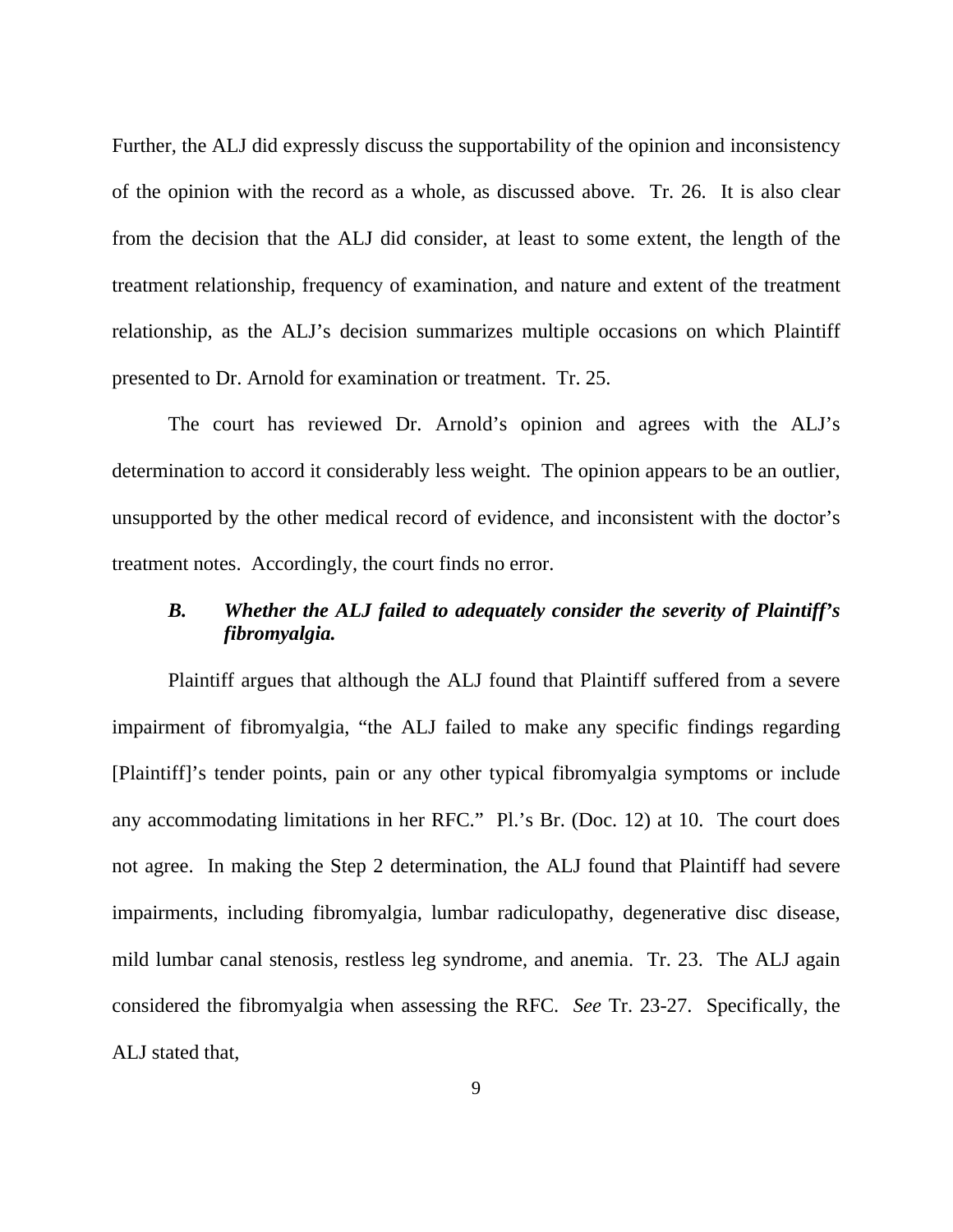[Plaintiff] in documentation of record has alleged fibromyalgia, lumbar radiculopathy, degenerative disc disease, mild lumbar stenosis, restless leg syndrome and anemia as a basis of disability. The undersigned concluded that, while the record contains evidence of the existence of these impairments, the objectively demonstrable evidence of record fails to support that [Plaintiff] is as impaired as she has alleged.

Tr. 25.

To the extent that Plaintiff is arguing that the ALJ failed to properly consider Plaintiff's chronic pain, the court does not agree. Plaintiff's Brief explains that fibromyalgia can, in some cases, be a disabling condition and contains a list of citations to the record to support that Plaintiff experiences pain. Pl.'s Br. (Doc 12) at 10-14. However, the ALJ acknowledged that Plaintiff suffers from both fibromyalgia and pain. Tr. 23, 25, 27. Thus, the ALJ did consider Plaintiff's fibromyalgia and pain. Plaintiff's Brief fails to explain why Plaintiff is unable to complete light-level work with additional restrictions, as set out in the RFC. In other words, Plaintiff has failed to articulate what functions within the RFC her fibromyalgia precludes her from performing.

To the extent that Plaintiff is challenging the ALJ's determination of Plaintiff's credibility with respect to the limitations caused by her pain, the court does not agree. The ALJ has the discretion to assess such credibility, so long as the ALJ "clearly articulate[s] explicit and adequate reasons" for the credibility determination. *Dyer v. Barnhart*, 395 F.3d 1206, 1210 (11th Cir. 2005) (internal quotation marks omitted). Aside from the medical evidence that supported the ALJ's findings that Plaintiff can perform light work activity with additional restrictions, the ALJ also considered the